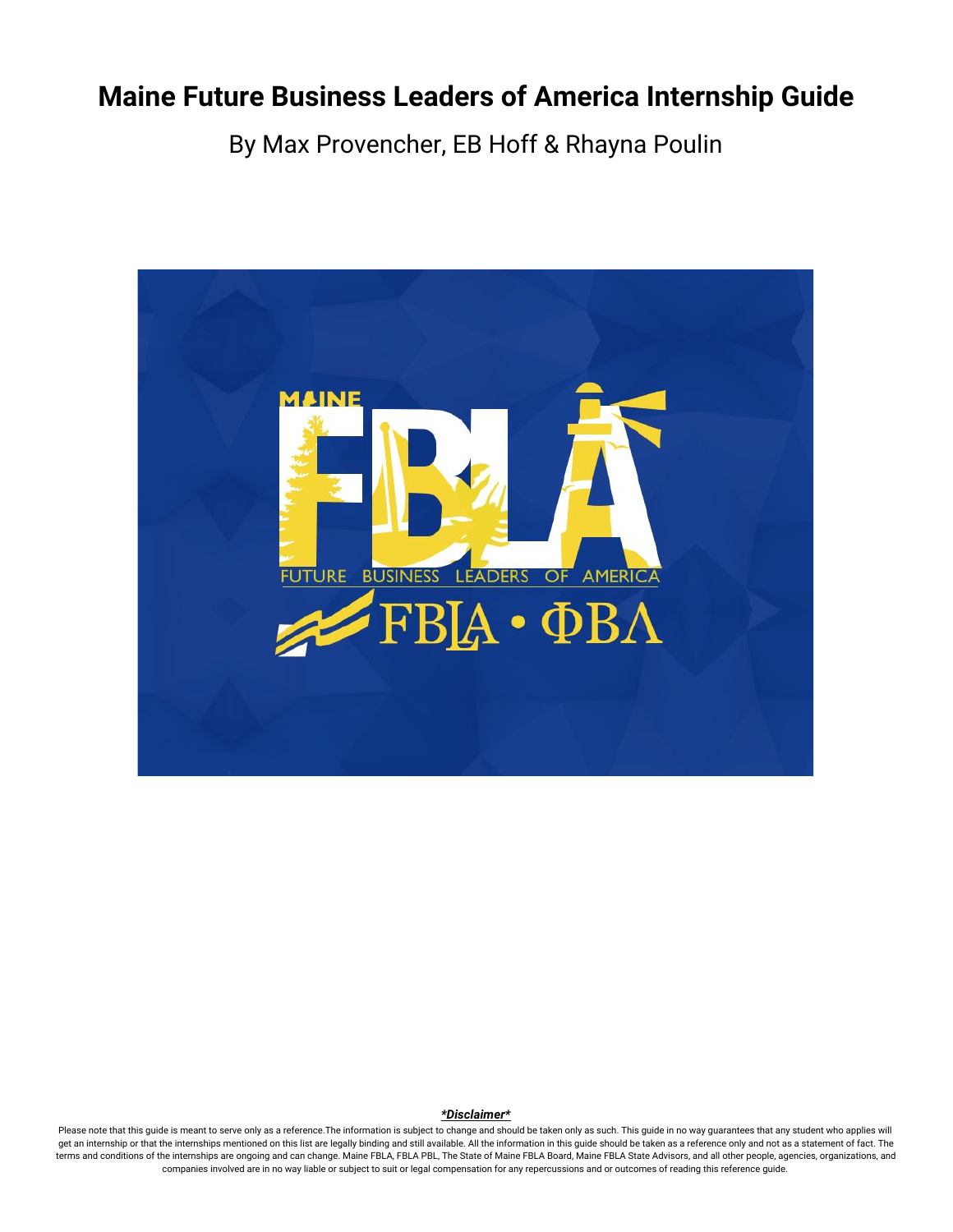

MaineStateFBLA.org · Angela.roy@rsu4.org · Maine State FBLA on

## **What Are Internships?**

- An internship is a short term job with a focus on gaining career experience. Most companies offer them to students or young individuals to provide them with a learning opportunity while at the same time having them contribute to the success of the business or organization. Internships are generally far more flexible than an ordinary job. Most interns get to choose their hours and how much they work. Some interns get to determine what they work on and with whom they work. In summary, an internship is a short term job with an organization that gives students or individuals relevant career experience and exposure to their chosen field, while still remaining flexible on hours.

## **Why Are Internships Helpful?**

- Internships serve many different purposes, but one of the primary reasons people obtain internships is to acquire relevant career experience. Many jobs after college require internships as a prerequisite and starting early can give you an edge over your competition in applications, both for jobs and for college. Internships can also be very useful in helping you decide what you do and don't like; this will ultimately help you to make a career decision. Beyond experience and career path development, some internships can help you to generate some extra income. Internships don't always provide pay, nor do they always pay as much as a regular job, but some do provide monetary compensation. Additionally, an internship is a great way to network with individuals within and outside of the organization. There are always countless opportunities to interact with and network with employees throughout the company, clients, and friends of the organization. One final benefit of internships is the interpersonal skills that you can gain. Working as an intern can strengthen your communication, team work, speaking, and other relevant skills to help you become more successful in school and in life.



Shutterstock.com + 665304586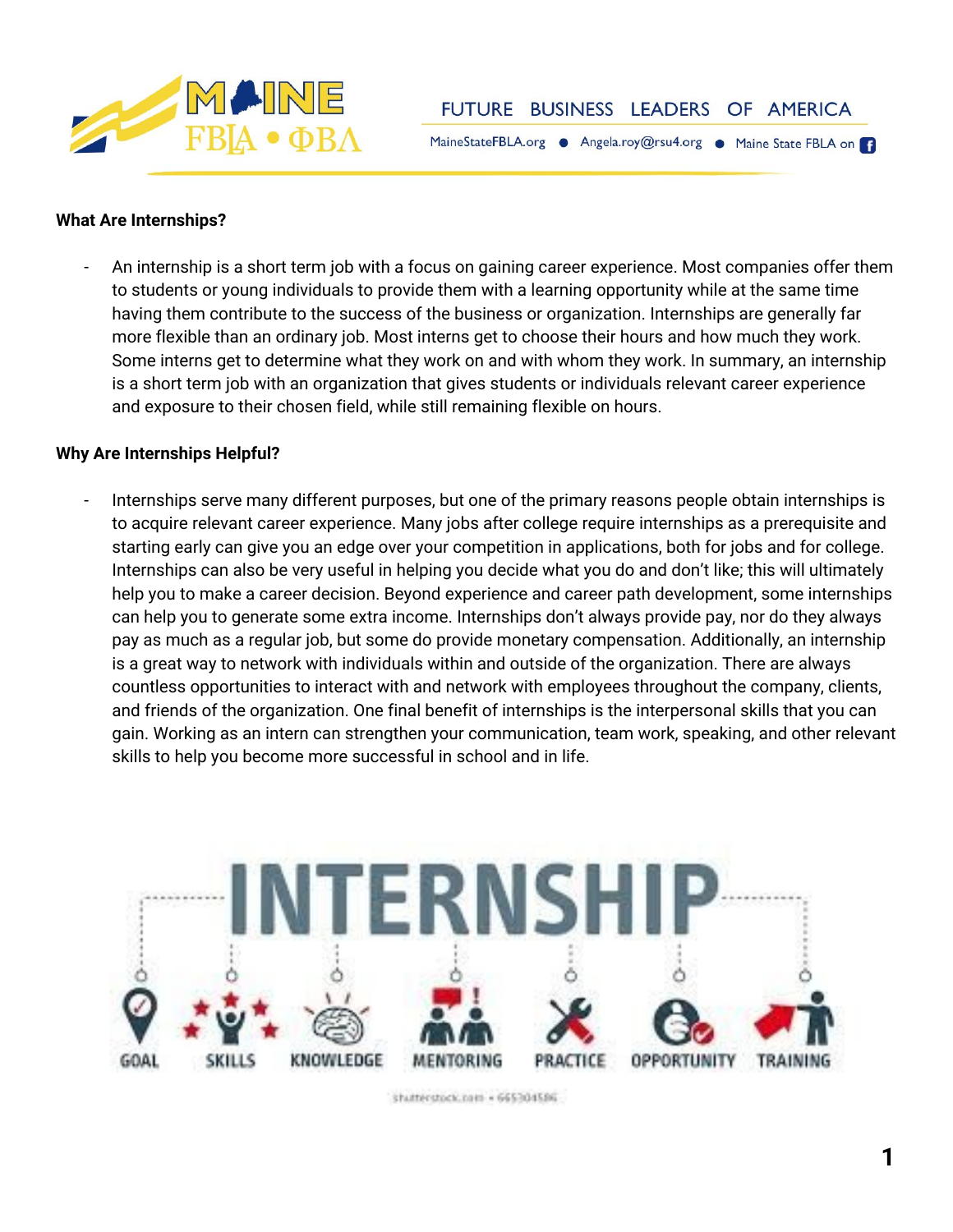

MaineStateFBLA.org · Angela.roy@rsu4.org · Maine State FBLA on

## **How To Get An Internship**

- Not all internships are created equal and not everyone has the same opportunities. Living in a rural state like Maine makes it harder to find listed internships on sites like LinkedIn, Indeed, and Glassdoor. However, there are many opportunities available in the state; that being said, it will take time and effort to find one that you are interested in. Keep in mind that even if you cannot find a listed internship, it never hurts to ask around at various organizations. Many companies are more than willing to have an intern if it is the right person with the right skill set.
- After you decide what internship you should apply for or what company you are interested in, the first step is to contact them. Even if there is an online application, still make an effort to call or email the organization to let them know that you are interested and would like to apply. After you reach out, make sure that you have everything you need to be successful. Do not apply to an internship if you can not meet the requirements.
- Ensure that your resume is up to date and reviewed by a mentor or friend.
- Ask someone to write a letter of recommendation on your behalf.
- Create a reference list to give to the organization.
- Clean up your social media to reflect a more professional tone.
- Create a LinkedIn profile to show your professional aptitude.
- After everything is in order, the next step is to submit everything and wait to hear back.

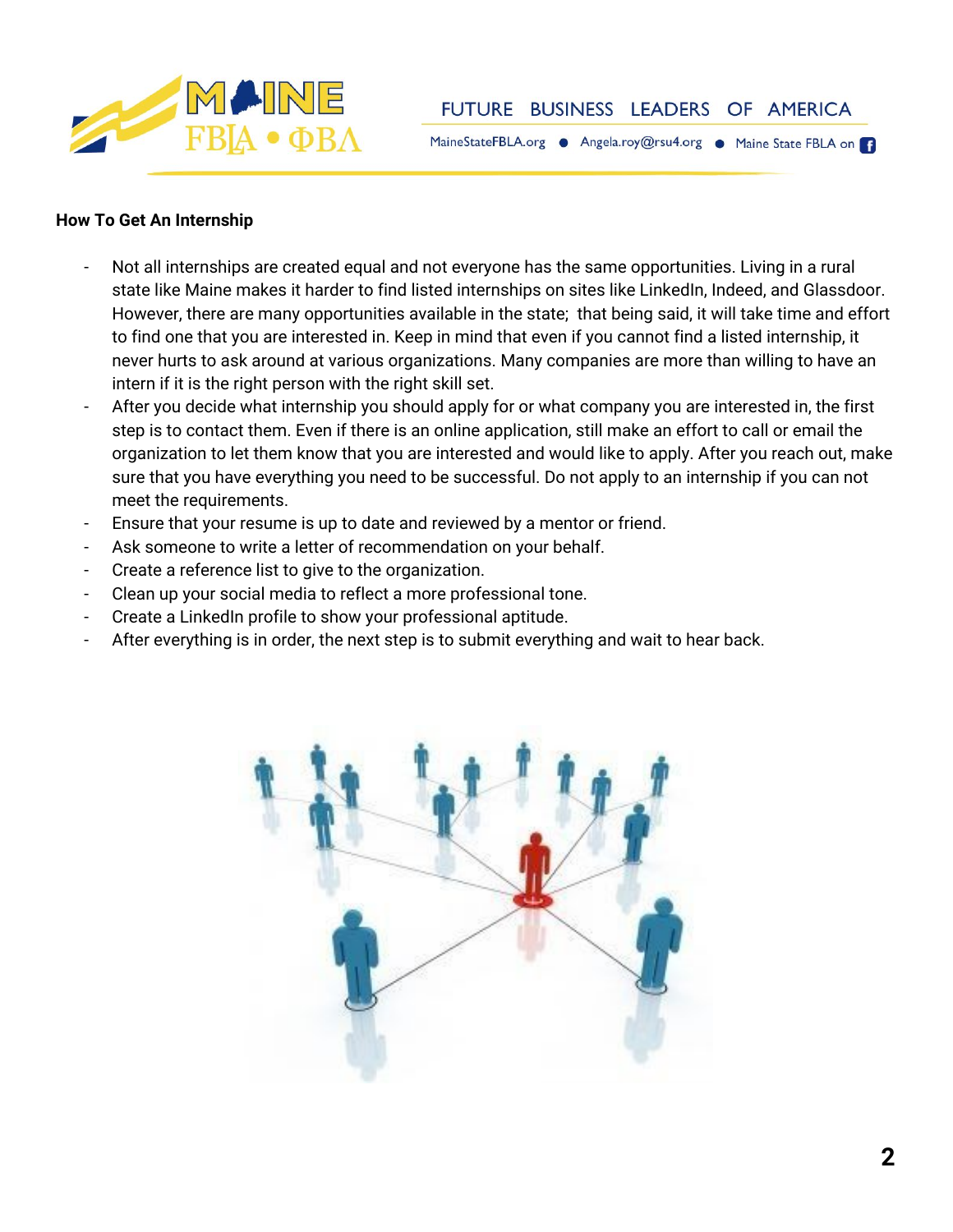

MaineStateFBLA.org · Angela.roy@rsu4.org · Maine State FBLA on

## **The Interview**

- The next phase after the application is the interview process. In preparation for an interview make sure to write down your answers to common interview questions, find a nice place to set up if it is virtual, wear professional clothing whether virtual or in person, and lastly make sure that you practice with a friend or family.
- Possible Interview Questions
	- Can you tell me a little about yourself?
	- How did you find out about this job?
	- Why do you want this job?
	- What are your strengths?
	- What are your weaknesses?
	- Why should we hire you over other potential employees?
	- What type of job experience do you have?
	- What other jobs are you applying to?
	- Why are you leaving your previous job?
	- Where do you see yourself in 5 years?
	- For more questions I recommend:
		- <https://www.monster.com/career-advice/article/100-potential-interview-questions>
		- [https://www.indeed.com/career-advice/interviewing/top-interview-questions-and-answe](https://www.indeed.com/career-advice/interviewing/top-interview-questions-and-answers) [rs](https://www.indeed.com/career-advice/interviewing/top-interview-questions-and-answers)
- If you can do everything listed here you will be in good shape and on your way to becoming an intern.

## **Additional Tips**

- When calling, do not just ask if there is a position, present yourself and make it clear that even if there is not a position advertised you would be interested in working something out.
- Have a list of qualities and skills that would be helpful and try to say them during the first call about the job and especially if you get called back
- Remember to call back if it has been a few weeks and or if you want to know more about where they are in the process, or if you have any additional questions
- Make sure everything is spelt correctly and proper grammar is used in all correspondence
- Have at least three references prepared
- Look presentable during the interview with (at minimum) business casual attire.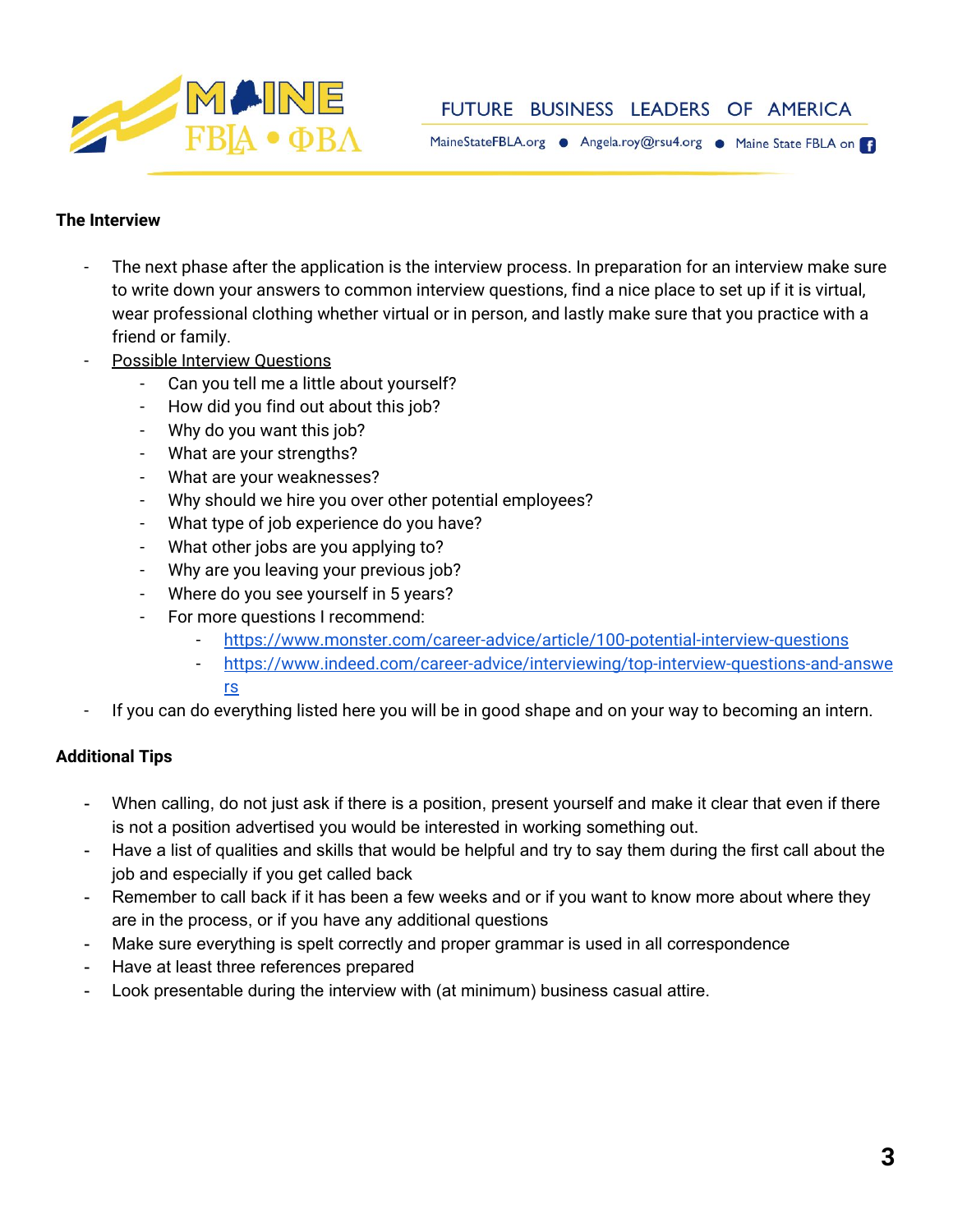

MaineStateFBLA.org · Angela.roy@rsu4.org · Maine State FBLA on



## **Email Templates & Letters**

- *- Initial Contact Template for Non-Listed Internship*
	- Dear Mr./Ms. Doe, My name is John Doe and I am interested in interning at your organization. I currently attend high school as a junior, and have previous job experience that can help me in this role. I have always wanted to work in the healthcare field, but don't know in what capacity. An internship at your organization will allow me to gain real world experience and get exposure to the healthcare field. While being an intern would be beneficial for me, I also want to help your organization grow and succeed to the best of my ability. I am more than willing to learn what it takes to be an informed and contributing member of your team. Attached is a copy of my resume along with a letter of recommendation and my current references. I look forward to speaking with you about this matter in detail.
- *- Initial Contact Template for Public Listing*
	- **-** Dear Mr./Ms. Doe, My name is John Doe and I found an application online for a position as an intern at your organization. I am very interested in applying for this position but had a few questions about the time commitment, roles, and responsibilities. Is this position full time or part time? Who would I get to work with within the company? And lastly what would my day to day tasks look like? Aside from these concerns, the position fits well with my skill set and I know I can be a valuable asset for your organization. I am more than willing to learn what it takes to be an informed and contributing member of your team. Thank you for your time and consideration, I look forward to speaking with you.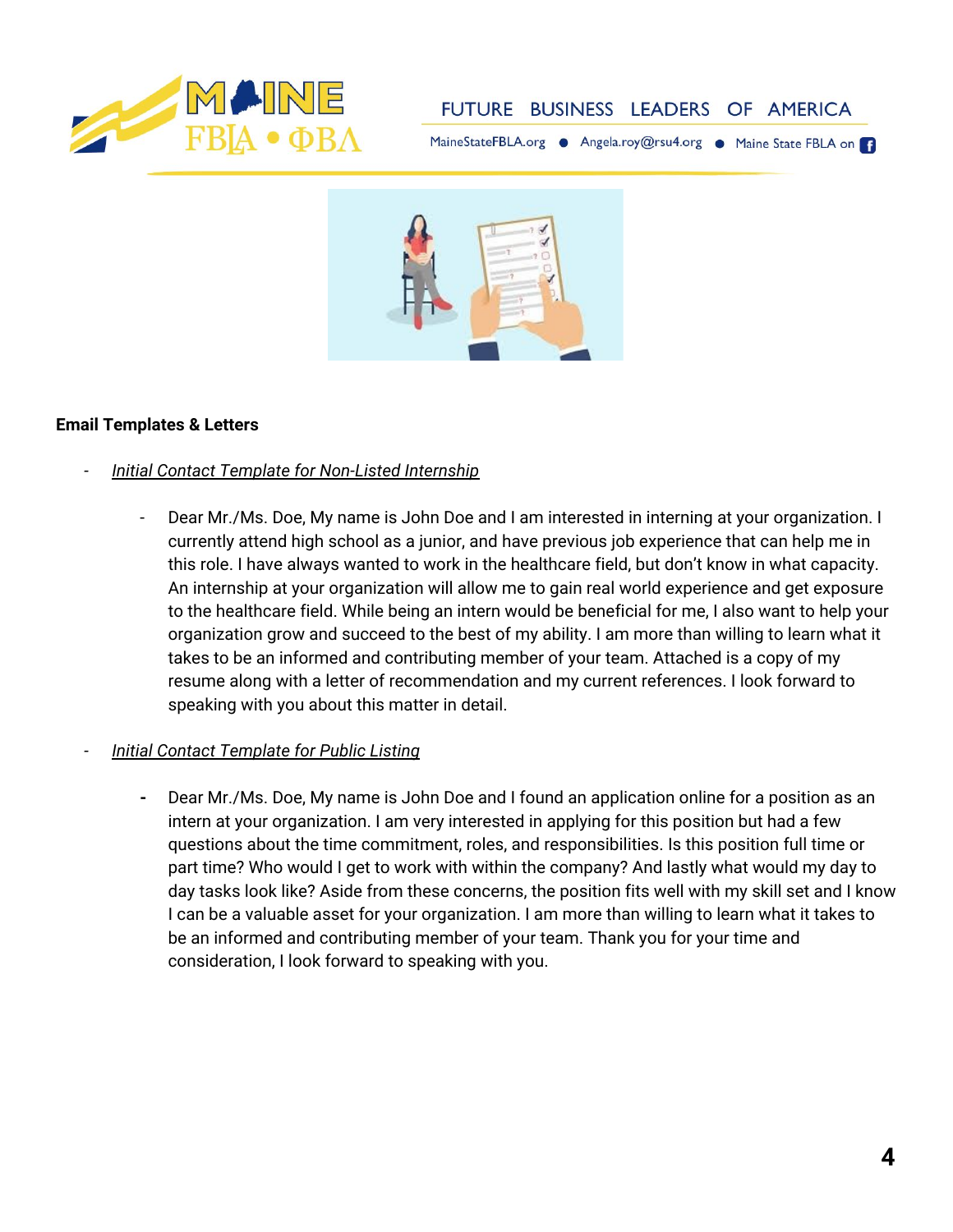

MaineStateFBLA.org · Angela.roy@rsu4.org · Maine State FBLA on



## **Knowledge quiz**

- 1. What questions could you be asked during an interview? Select all that apply.
	- a. What relevant experience do you have?
	- b. What are your strengths and weaknesses?
	- c. What's your Harry Potter house?
	- d. Where do you see yourself in five years?
- 2. Sally has a virtual interview. What should she do to prepare for it?
	- a. Dress professionally.
	- b. Find somewhere clean and quiet to sit in.
	- c. Practice with her family or friends beforehand.
	- d. All of the above.
- 3. True or false: If a company does not list internships, you have no chance of interning for that company. **TRUE FALSE**
- 4. Number the steps of applying for an internship in the correct order:
	- \_ Call or email the company or organization you wish to intern for.
	- \_ Gather relevant materials, such as your resume, references, and cover letter.
	- \_ Do research to determine what company or organization you wish to intern for.
	- \_ Fill out an application (if one exists).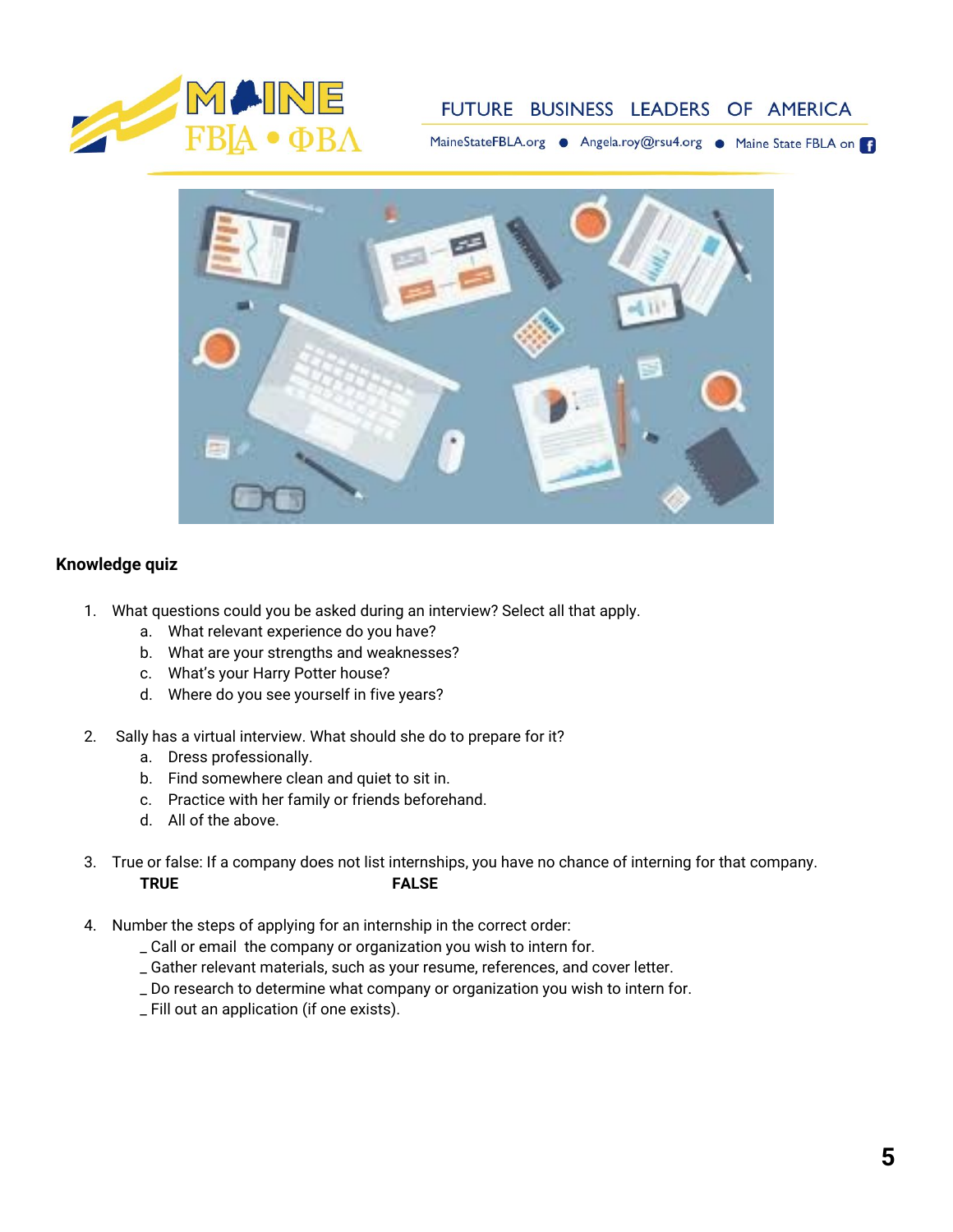

MaineStateFBLA.org . Angela.roy@rsu4.org . Maine State FBLA on

- 5. The application John is filling out asks for a resume. However, he does not currently have a resume. What should he do?
	- a. Sit and cry.
	- b. Google a solution to his problems.
	- c. Use the example resumes in the Maine FBLA Internship guide as a reference for developing his own.
	- d. Sit and cry, but this time he's also eating food.
- 6. How many recommendations should Sarah include with her application?
	- a. 1.
	- b. None. Who cares what other people think about Sarah?
	- c. At least two.
	- d. 5. Maybe 6, just to be safe.
- **7. \*BONUS QUESTION\*** Who should the recommendation(s) be from?
	- a. Sarah's mom. No one knows Sarah better than her, and she writes glowing reviews.
	- b. Sarah's friends. They spend a lot of time with her, so they'll know important stuff.
	- c. Adults not related to Sarah who can vouch for her character, work ethic, or work experience.
	- d. A celebrity she asked on Twitter to give her a good recommendation.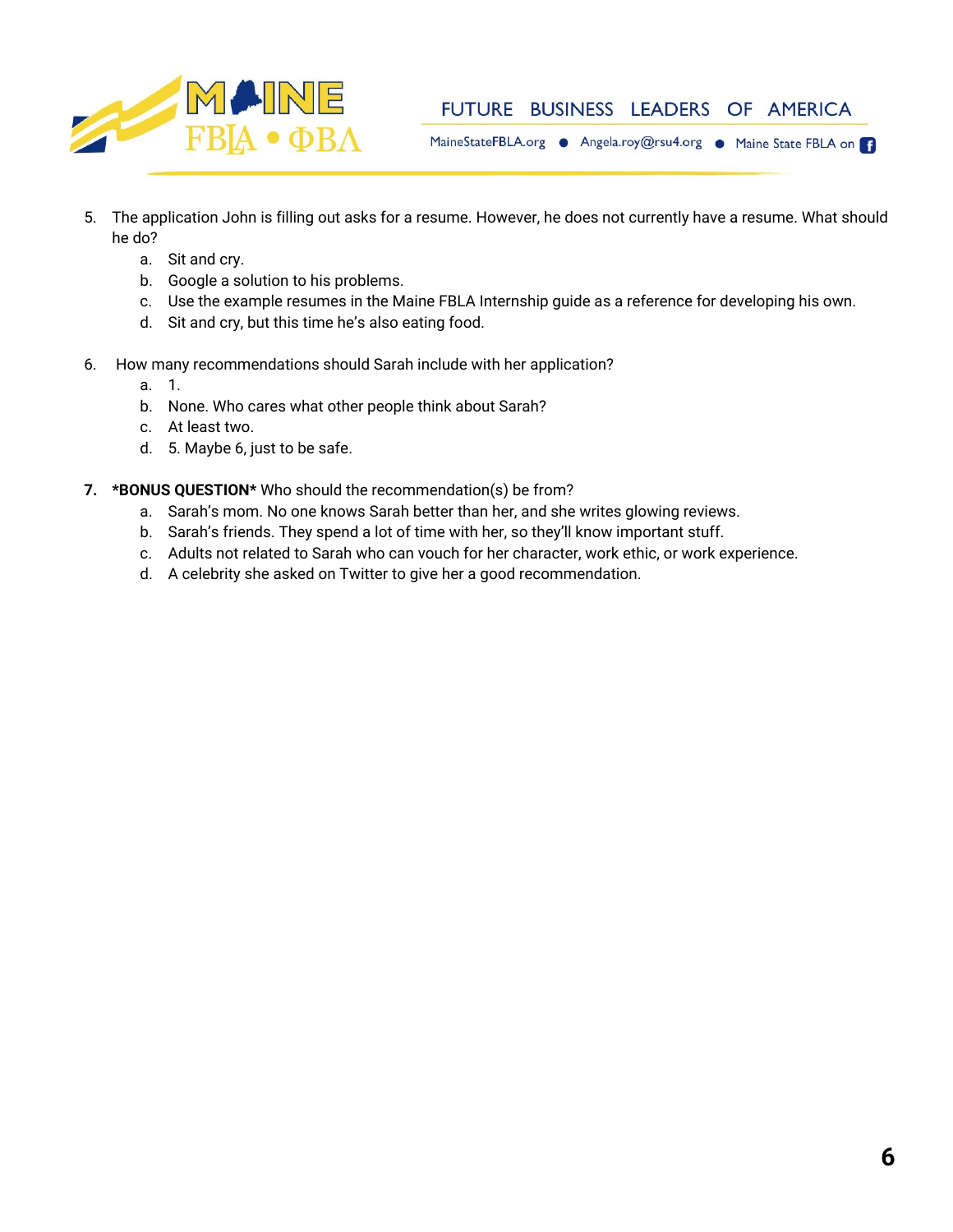

MaineStateFBLA.org . Angela.roy@rsu4.org . Maine State FBLA on

### **Example resume**

# **HIGH SCHOOL STUDENT RESUME**

Youremail@gmail.com

City, State

LinkedIn URL, Website

Phone

Motivated student (3.6/4.0) who demonstrates strong work ethic and creative ability. Seeking to apply my graphic design skills and artistic drive as a summer intern at your company. Will leverage proven experience as a competent designer to contribute to company goals and needs.

### **EDUCATION**

### Santa Monica High School, Santa Monica, CA Senior

 $\blacksquare$ GPA: 3.6 / 4.0

- $\blacksquare$ Relevant Coursework: Intro to Graphic Design, AP Art, Yearbook, Computer Applications
- Honors: Member of the National Honors Society and National Art Education Association  $\blacksquare$
- Clubs: Yearbook Club, Santa Monica Newspaper, Spanish club

### **MAJOR ACHIEVEMENTS**

### **Yearbook Club**

Yearbook Design Team Lead

- Created a Yearbook logo designed to incorporate school mascot and colors; opted to use coated paper in 2016, which improved photo quality and increased profits by 5%
- Arrange all club photos and pages to correspond to yearbook theme
- Trained and supervised 2 sophomore students in graphic design

### **Santa Monica Newspaper**

Graphic Designer

- Procured advertising for school paper, saving organization 25% in costs  $\blacksquare$
- Edited and curated photos used for school paper; increasing readership by 15%
- Custom design page layouts to fit articles, photos, and advertisements into strict format
- Contributed to school's online publication by designing page layouts to accommodate mobile screens

### **ADDITIONAL SKILLS**

- Proficient in Photoshop and Adobe Creative Suite
- Basic knowledge of HTML
- Basic knowledge of Adobe Dreamweaver
- Great photographer
- Keen eye for aesthetics with good understanding of image gradients
- Intermediate speaking level in Spanish

### **AWARDS, HONORS, AND HONORARY MENTIONS**

- Nominated for Macmillan Prize for Illustration in 2016
- Submitted artwork to Ocean Awareness Student Art Contest 2016
- Came in 2<sup>nd</sup> place in the Applied Arts 2016 Student Awards for submitting graphic design work under the category of Advertising

2015 - Present

2015 - Present